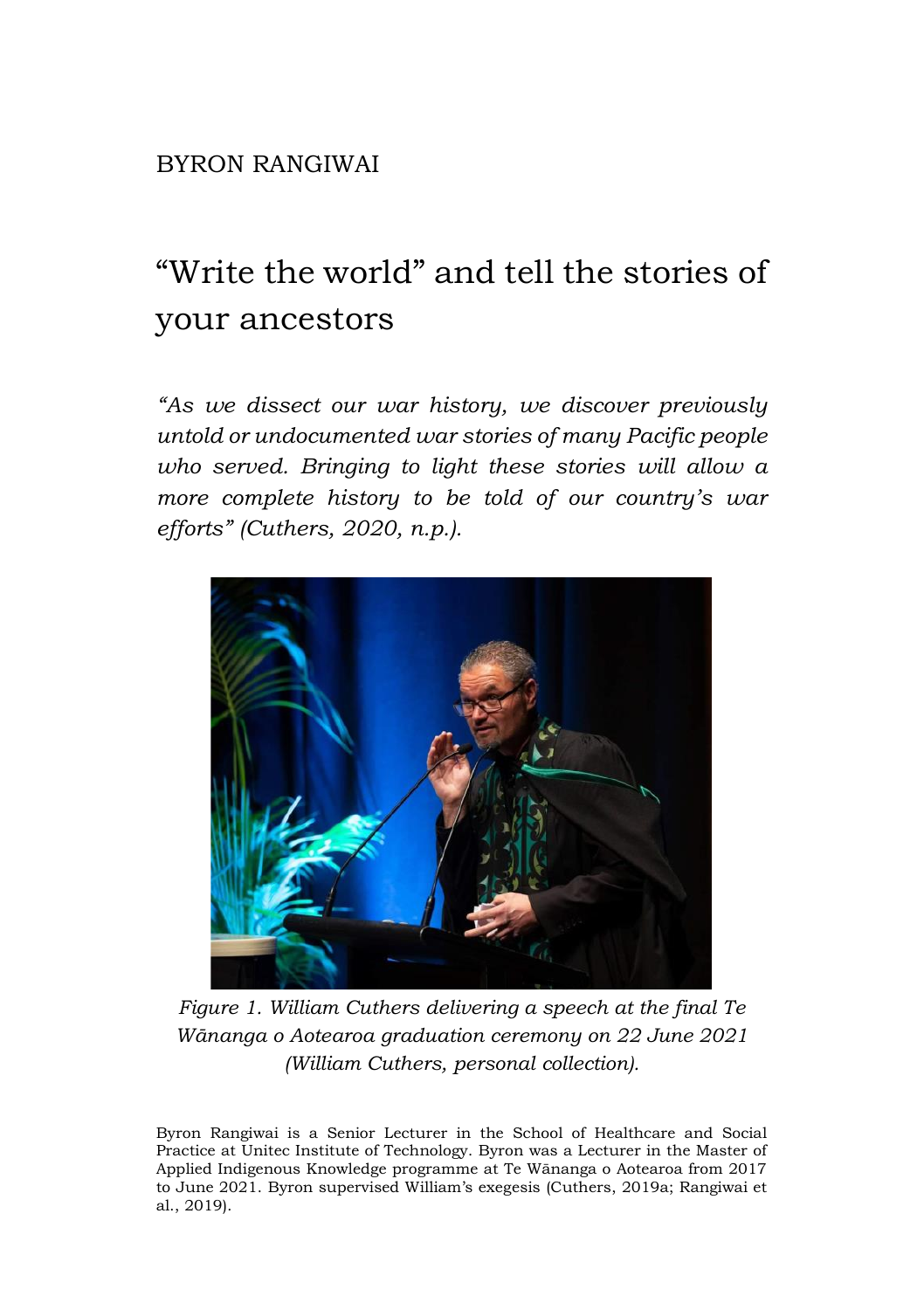William Cuthers is of Cook Islands Māori and New Zealand Māori descent. He was raised in South Auckland in the 1980s by his mother (Cuthers, 2020). William's connections to the Cook Islands and his ancestors' involvement in the World Wars have been of particular significance for him (Cuthers, 2020; Cooper, 2020; Farrell, 2021; Lintonbon, 2020).



*Figure 2. Makiroa Cuthers (William Cuthers, personal collection).*

William's paternal great-grandfather, Anguna Kainana, and his maternal great-grandfather,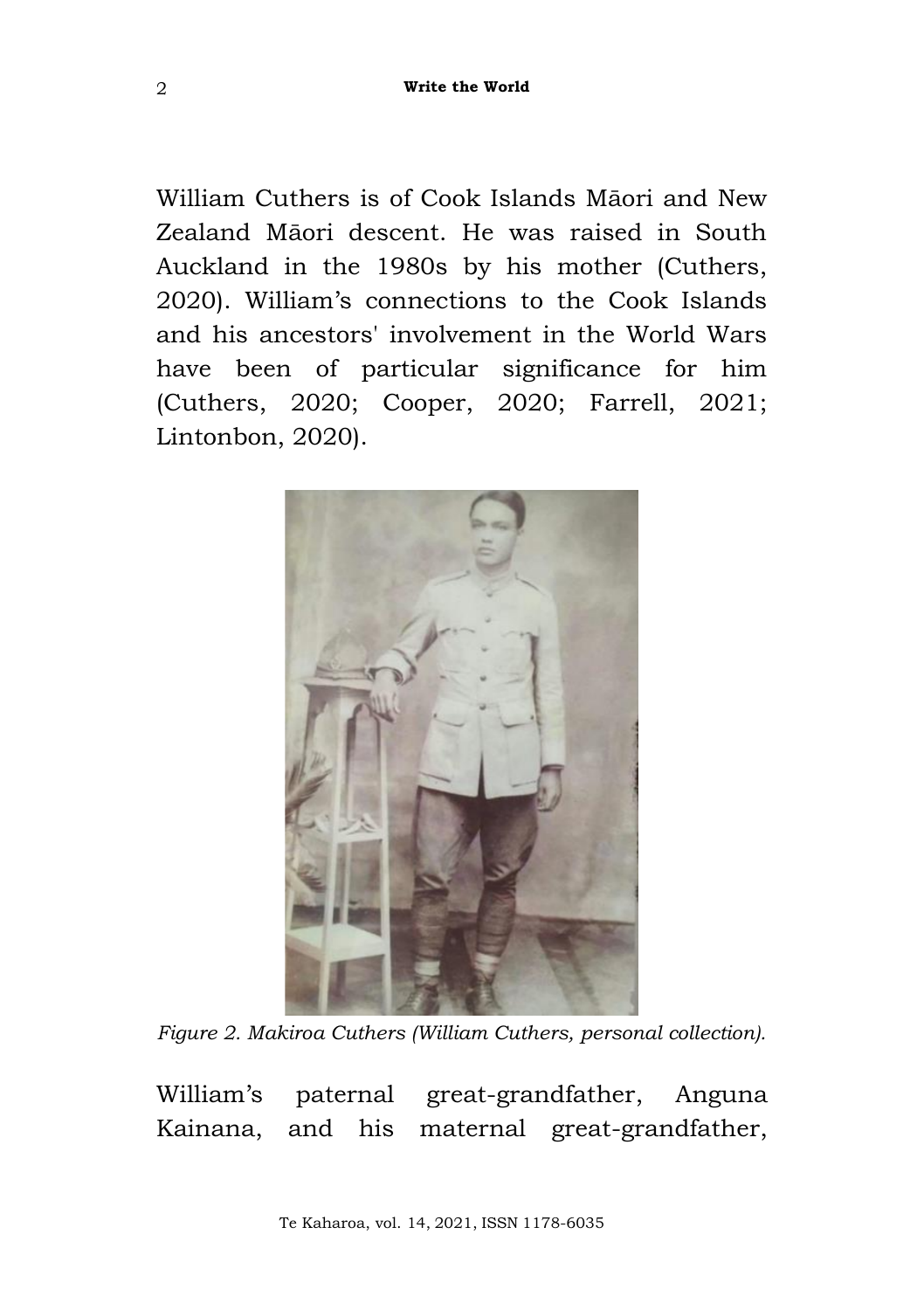Makiroa Cuthers, were members of the Māori Battalion who served in World War I (Cuthers, 2020).



*Figure 3. Anguna Kainana (left). (William Cuthers, personal collection)*

Additionally, four of William's great-granduncles from both sides of his family also served during the First World War (Cuthers, 2020). William's other paternal great-grandfather, Tuainekore Enoka, was a member of the Cook Islands Local Defence Force during World War II (Cuthers, 2020). Central to William's personal and research stories is his maternal grandfather, William Cuthers, who served as a Coastwatcher during World War II (Cuthers, 2020).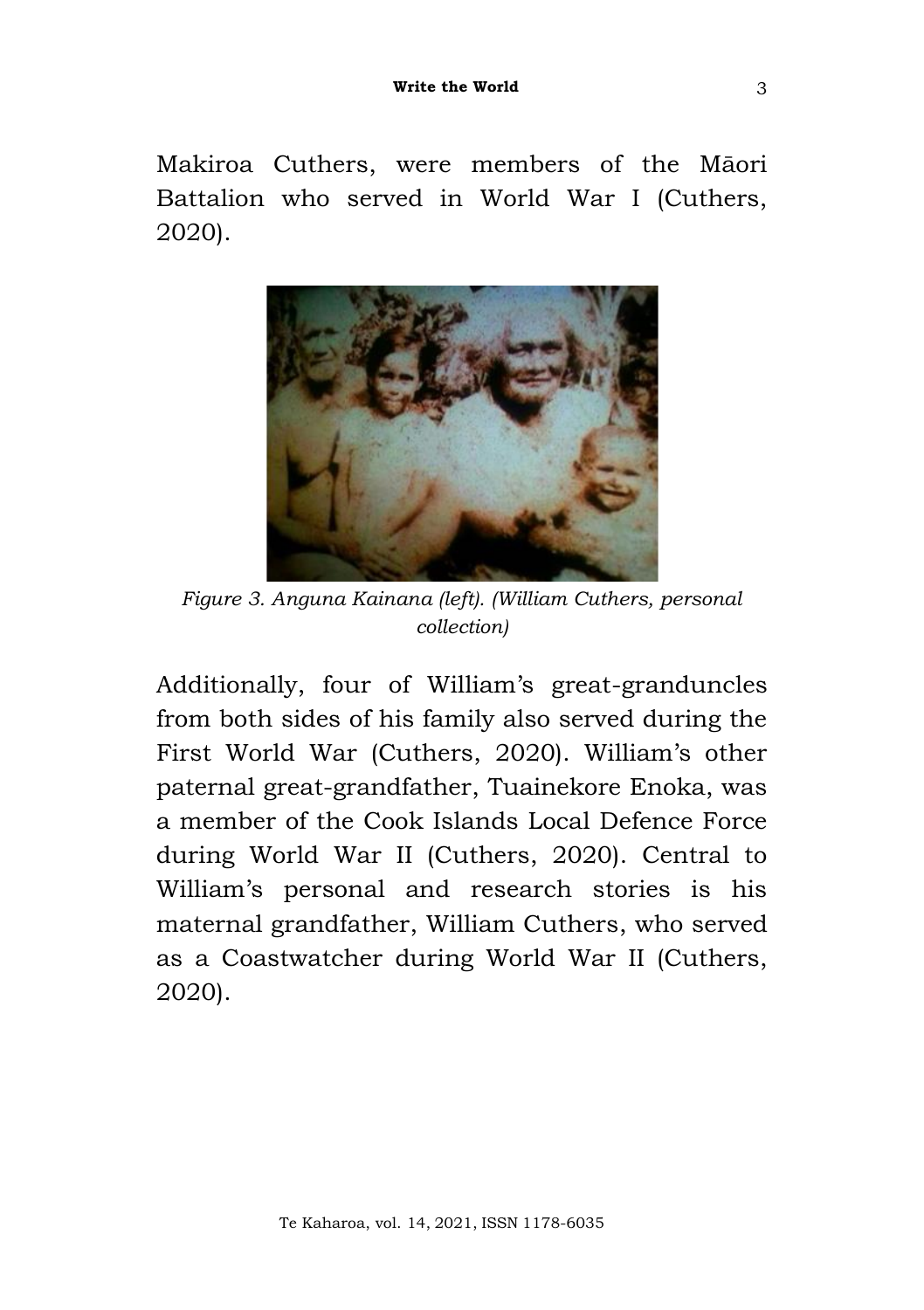

*Figure 4. William Cuthers (William Cuthers, personal collection).*

William Cuthers completed his Master of Applied Indigenous Knowledge degree at Te Wānanga o Aotearoa in 2019. According to William:

When I began this journey, I was motivated by something that my kaiako, Dr Byron Rangiwai said to us. He said, "write the world", change the world with your writing. He said this to us early on in the piece, but it resonated with me. I started to believe that if my research and writing was good enough, I could change something in the world (Cuthers, 2021, n.p.).

William's master's research led to his understanding of and passion for the Coastwatchers (Cuthers, 2021). In addition, William's desire to write the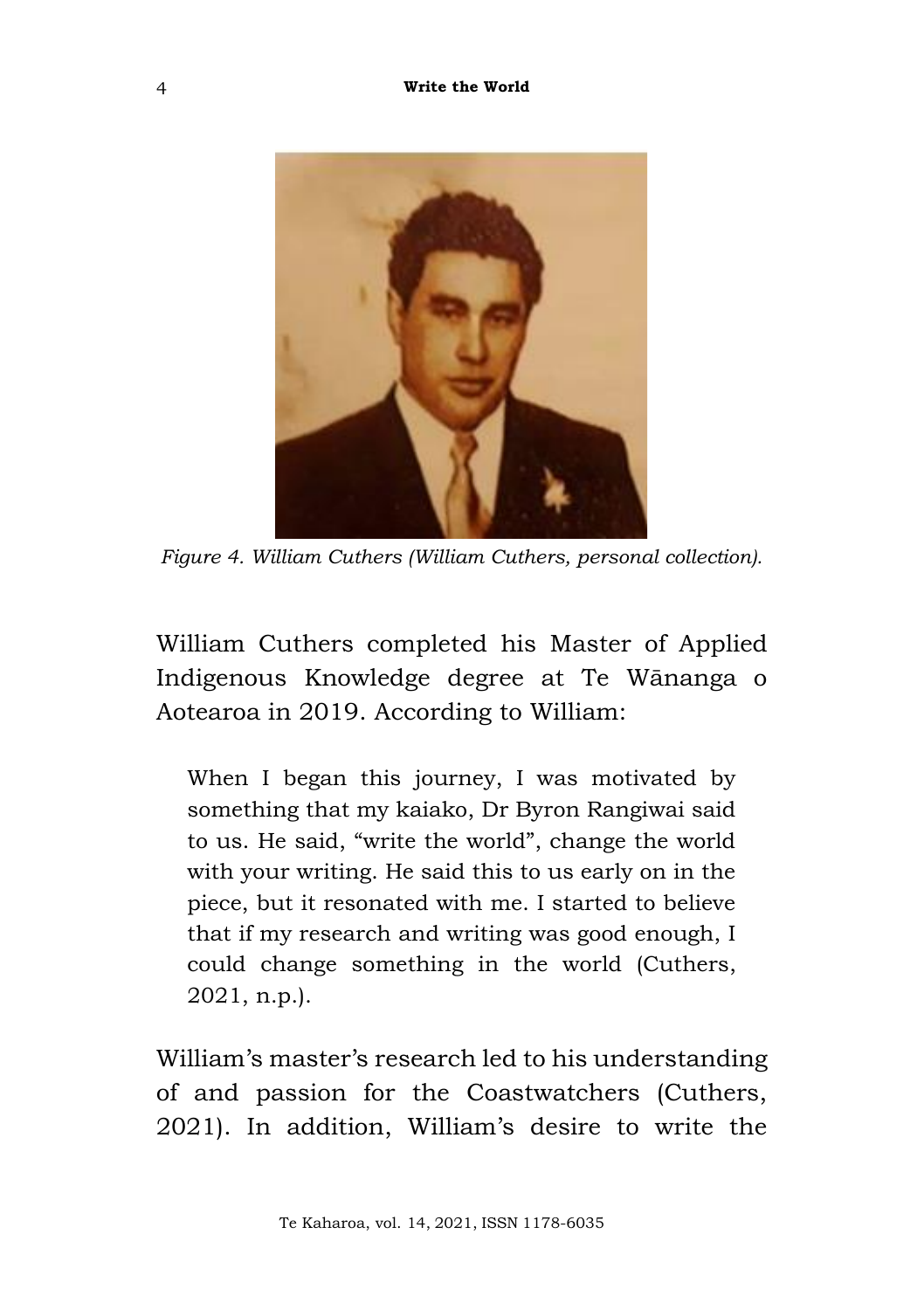stories of his ancestors (Cuthers, 2019b; Rangiwai, 2018, 2019) provided him with the motivation to push the boundaries in ways that would benefit Pacific peoples (Cuthers, 2021).



*Figure 5. William Cuthers with his wife and three children (William Cuthers, personal collection)*

William published four academic articles on Indigenous knowledge and culture (Cuthers, 2018a, 2018b, 2018c, 2019b) and an exegesis (Cuthers, 2019a). His research work centred on identity and preserving the stories of his ancestors (Cuthers, 2019a, 2019b). William's research into his identity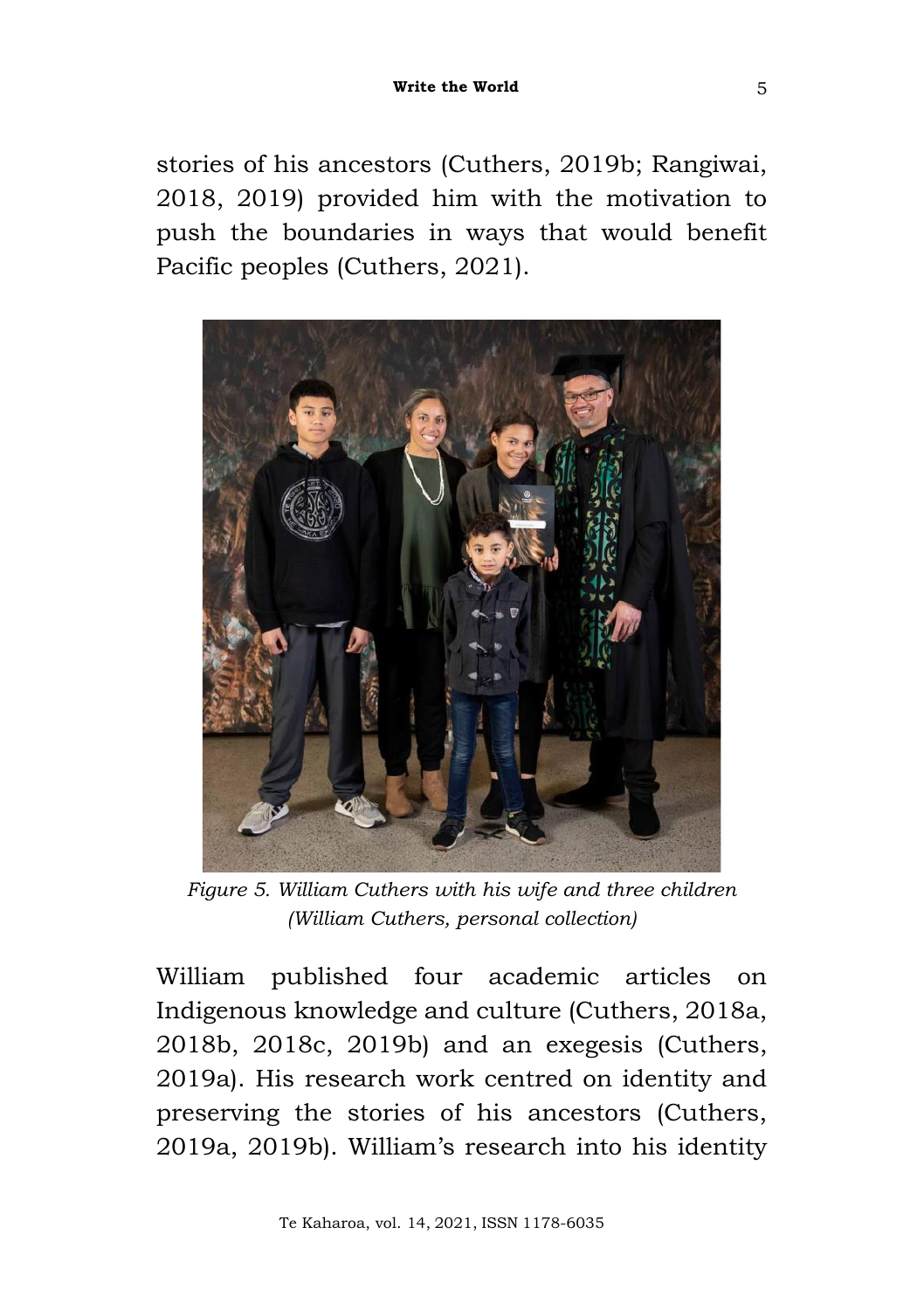led to the discovery that his grandfather, William, had been a Coastwatcher in the Cook Islands during World War II (Cuthers, 2019a, 2020, 2021). However, "New Zealand had never formally recognised these Pacific Island men for their service, in stark contrast to their Pākehā counterparts" (Cuthers, 2020, 2021, n.p; Farrell, 2021; Lintonbon, 2020).

William had been inspired and encouraged to *Write the World* (Rangiwai, 2019), and so wrote about the Coastwatchers (Cuthers, 2021). He sent his research findings to the Defence Force, the Minister of Defence, Members of Parliament, and the Prime Minister to seek recognition for these brave men (Cuthers, 2021).

William was able to enlist the help of some of Aotearoa's leading journalists and documentary makers, resulting in the documentary, *Coastwatchers - [Operation Pacific,](https://www.tvnz.co.nz/shows/coastwatchers-operation-pacific)* which aired on TV1 on ANZAC Day 2020 (Cuthers, 2021). The documentary tells the story of the Coastwatchers and highlights the historical racism, inequality and injustice, and challenges the authorities to acknowledge the Coastwatchers formally (Cuthers, 2021).

While a formal decision on retrospective attestation from the New Zealand Defence Force is still pending, on 27 March 2021, at the Prime Minister's invitation, William attended the unveiling of a memorial (Cuthers, 2021). This memorial, Te Reo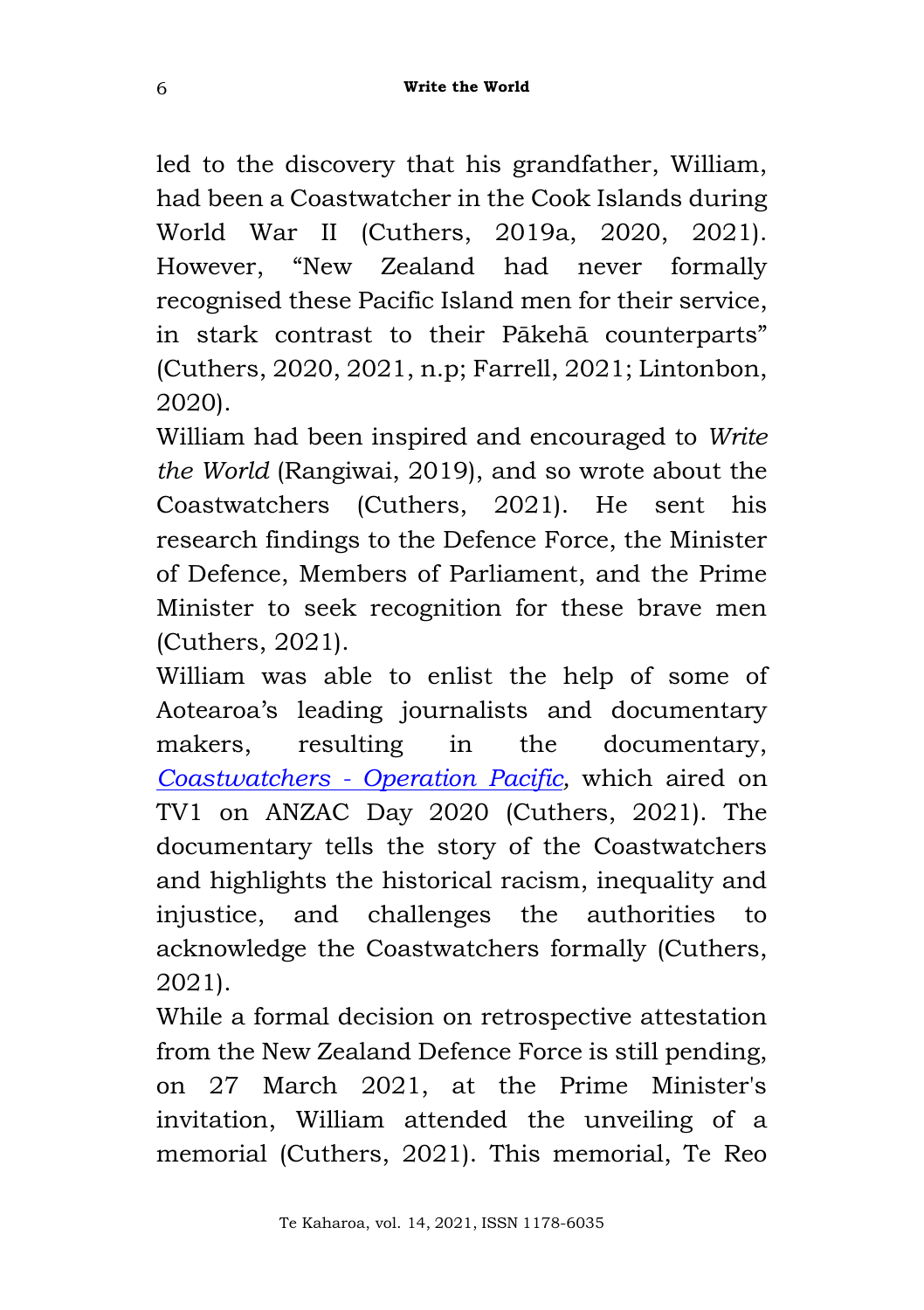7

Hotunui o te Moana-nui-a-Kiwa—a 3.6 metre high, 5000kg bronze conch shell with a 1.5-metre opening, designed by Michel Tuffrey MNZM (Herrior Melhuish O'Neill Architects, 2021)—stands at Pukeahu National War Memorial Park (Cuthers, 2021; Pukeahu National War Memorial Park, 2021). This memorial recognises the service and sacrifice of all Pacific peoples who supported New Zealand in the First and Second World Wars (Cuthers, 2021; Pukeahu National War Memorial Park, 2021).



*Figure 6. View of Te Reo Hotunui o Te Moana-nui-a-Kiwa at the dedication ceremony (Pukeahu National War Memorial Park, 2021, n.p.).*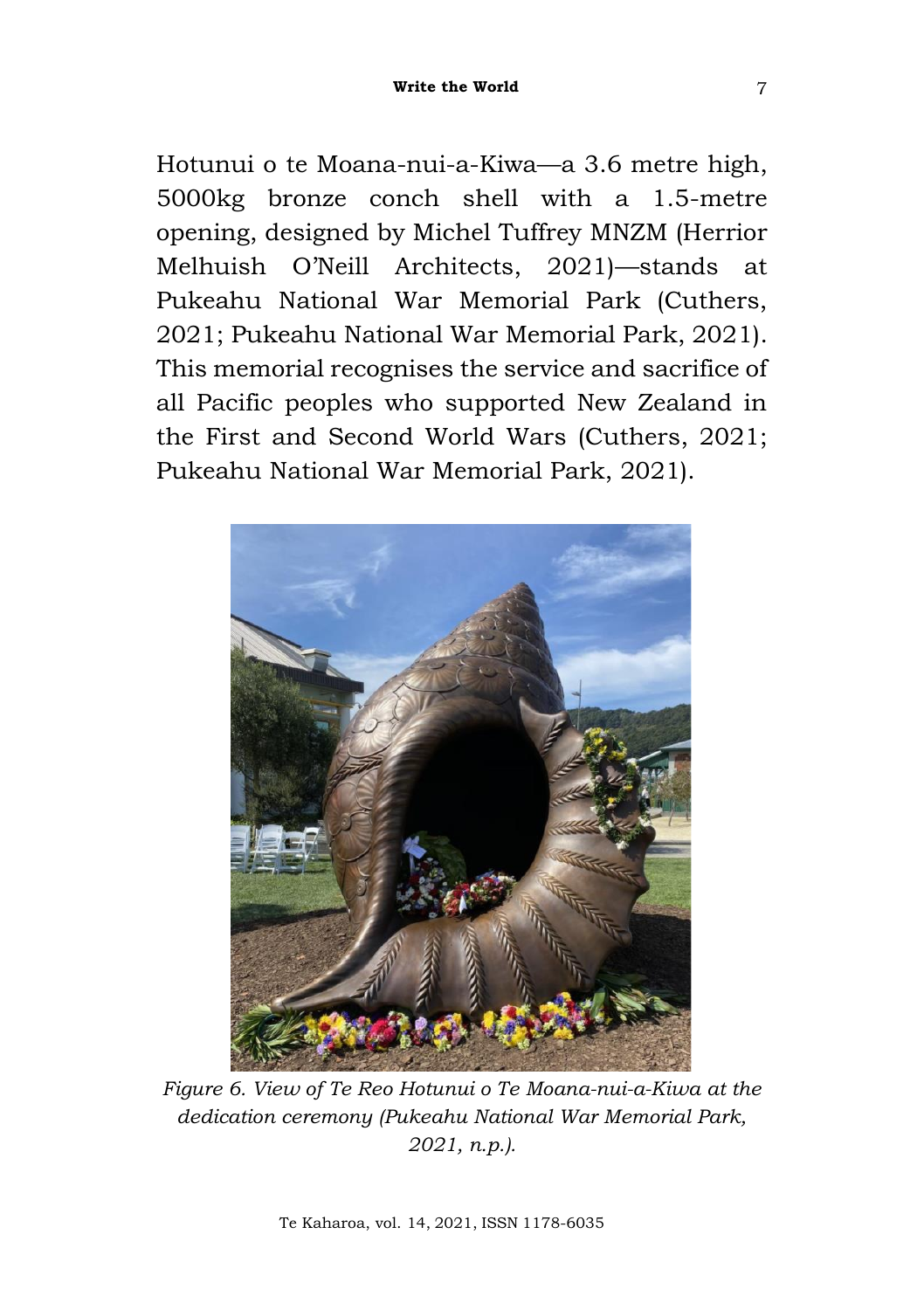In her speech at the unveiling, the Prime Minister stated: "I especially acknowledge the Pacific Island Coastwatchers risking themselves to protect their homes, families and the wider region" (RNZ, 2021, n.p.).



*Figure 7. Prime Minister Jacinda Ardern speaking at the unveiling ceremony (Herriot Melhuish O'Neill Architects, 2021, n.p.).*

The story of these honourable men was previously untold, but now, more than 70 years after their service, their war contribution has finally come to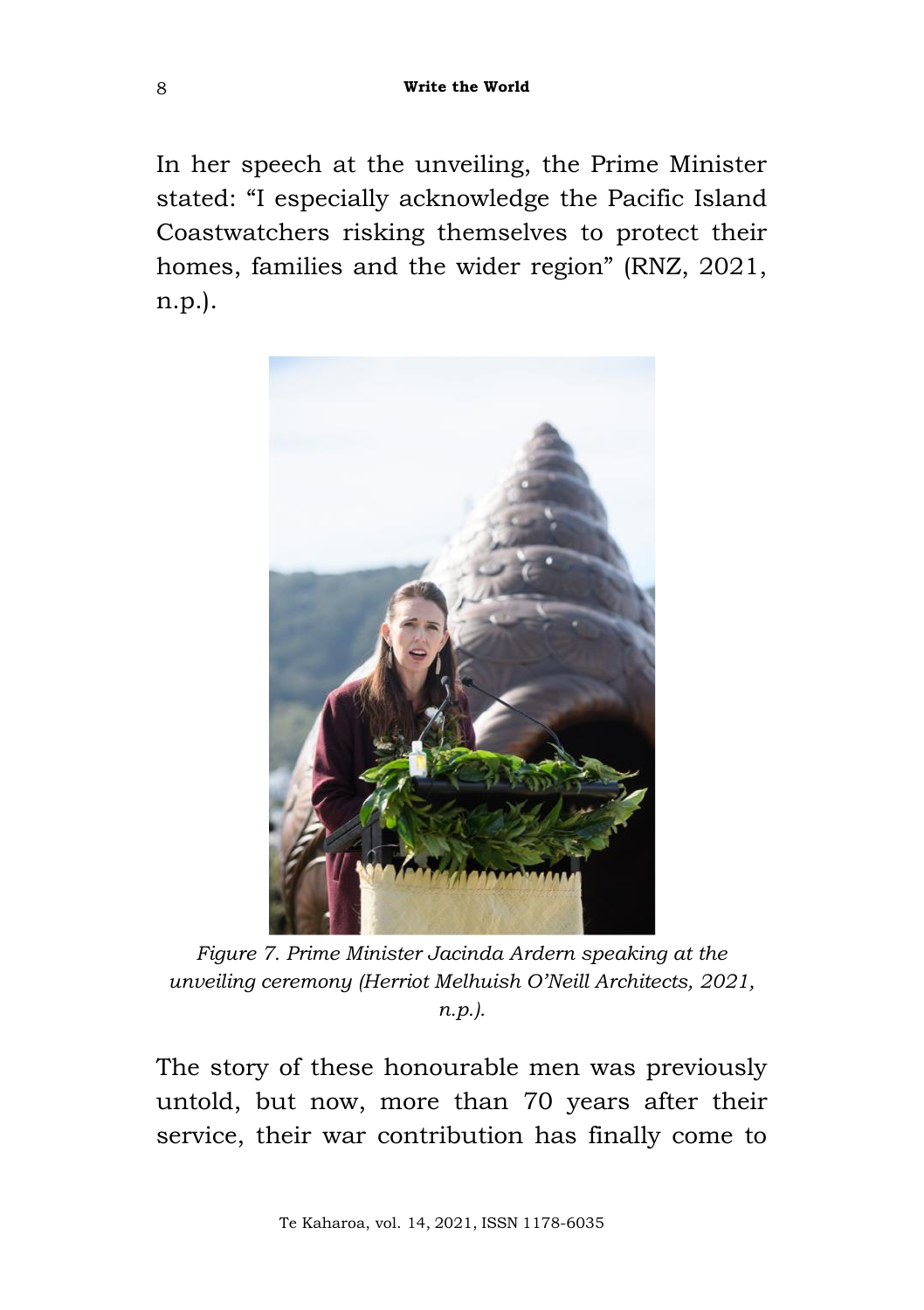light (Cuthers, 2021). This would not have been possible without the flame that was ignited within William during his time at Te Wānanga o Aotearoa (Cuthers, 2021).

*So just as the gift was passed on to me, I wish to pay it forward and pass on the challenge to everyone to "write the world" (Cuthers, 2021, n.p.).*



*Figure 8. William Cuthers and Byron Rangiwai at Te Wānanga o Aotearoa graduation 2021 (William Cuthers, personal collection).*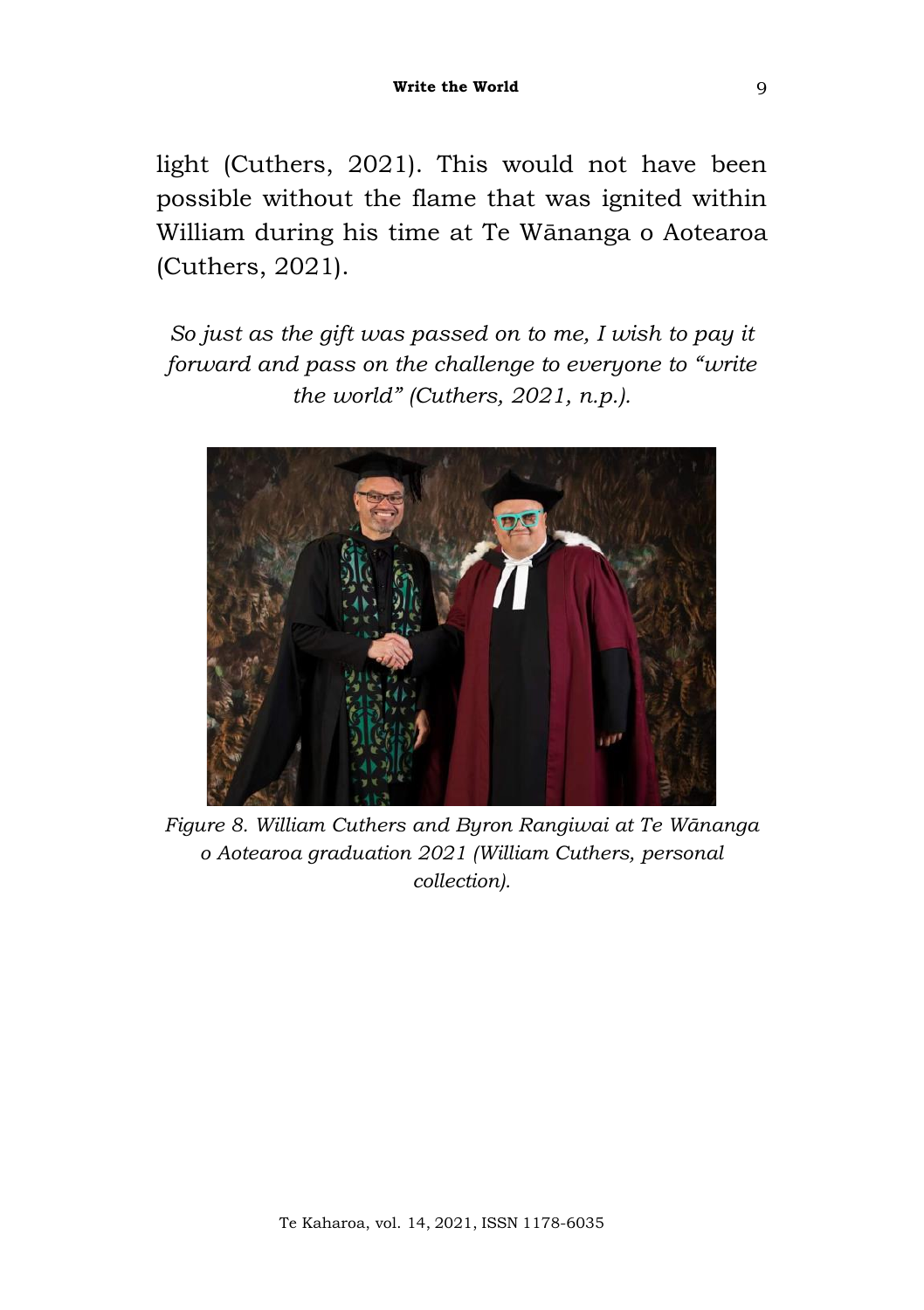## **References**

- Cooper, T. (2020, April). *Research leads to push for recognition.* Te Wānanga o Aotearoa. [https://www.twoa.ac.nz/hononga-stay](https://www.twoa.ac.nz/hononga-stay-connected/news-events/2020/04/23/research-leads-to-push-for-recognition)[connected/news-events/2020/04/23/research](https://www.twoa.ac.nz/hononga-stay-connected/news-events/2020/04/23/research-leads-to-push-for-recognition)[leads-to-push-for-recognition](https://www.twoa.ac.nz/hononga-stay-connected/news-events/2020/04/23/research-leads-to-push-for-recognition)
- Cuthers, W. K. (2018a). Chief, land, and family. *Te Kaharoa: The eJournal on Indigenous Pacific Issues*, *11*(1), 561-575. [https://www.tekaharoa.com/index.php/tekahar](https://www.tekaharoa.com/index.php/tekaharoa/article/view/236) [oa/article/view/236](https://www.tekaharoa.com/index.php/tekaharoa/article/view/236)
- Cuthers, W. K. (2018b). The mana model*. Te Kaharoa: The eJournal on Indigenous Pacific Issues*, *11*(1), 385-389. [https://www.tekaharoa.com/index.php/tekahar](https://www.tekaharoa.com/index.php/tekaharoa/article/view/220) [oa/article/view/220](https://www.tekaharoa.com/index.php/tekaharoa/article/view/220)
- Cuthers, W. K. (2018c). Reclaiming identity. *Te Kaharoa: The eJournal on Indigenous Pacific Issues*, *11*(1), 365-376. [https://www.tekaharoa.com/index.php/tekahar](https://www.tekaharoa.com/index.php/tekaharoa/article/view/219) [oa/article/view/219](https://www.tekaharoa.com/index.php/tekaharoa/article/view/219)
- Cuthers, W. (2019a). *Reclaiming Indigeneity: The importance of stories in understanding Indigenous identity*. [Unpublished master's exegesis, Te Wānanga o Aotearoa].
- Cuthers, W. (2019b). The significance of stories. *Te Kaharoa: The eJournal on Indigenous Pacific Issues*, *12*(1), 1-12. [https://www.tekaharoa.com/index.php/tekahar](https://www.tekaharoa.com/index.php/tekaharoa/article/view/266) [oa/article/view/266](https://www.tekaharoa.com/index.php/tekaharoa/article/view/266)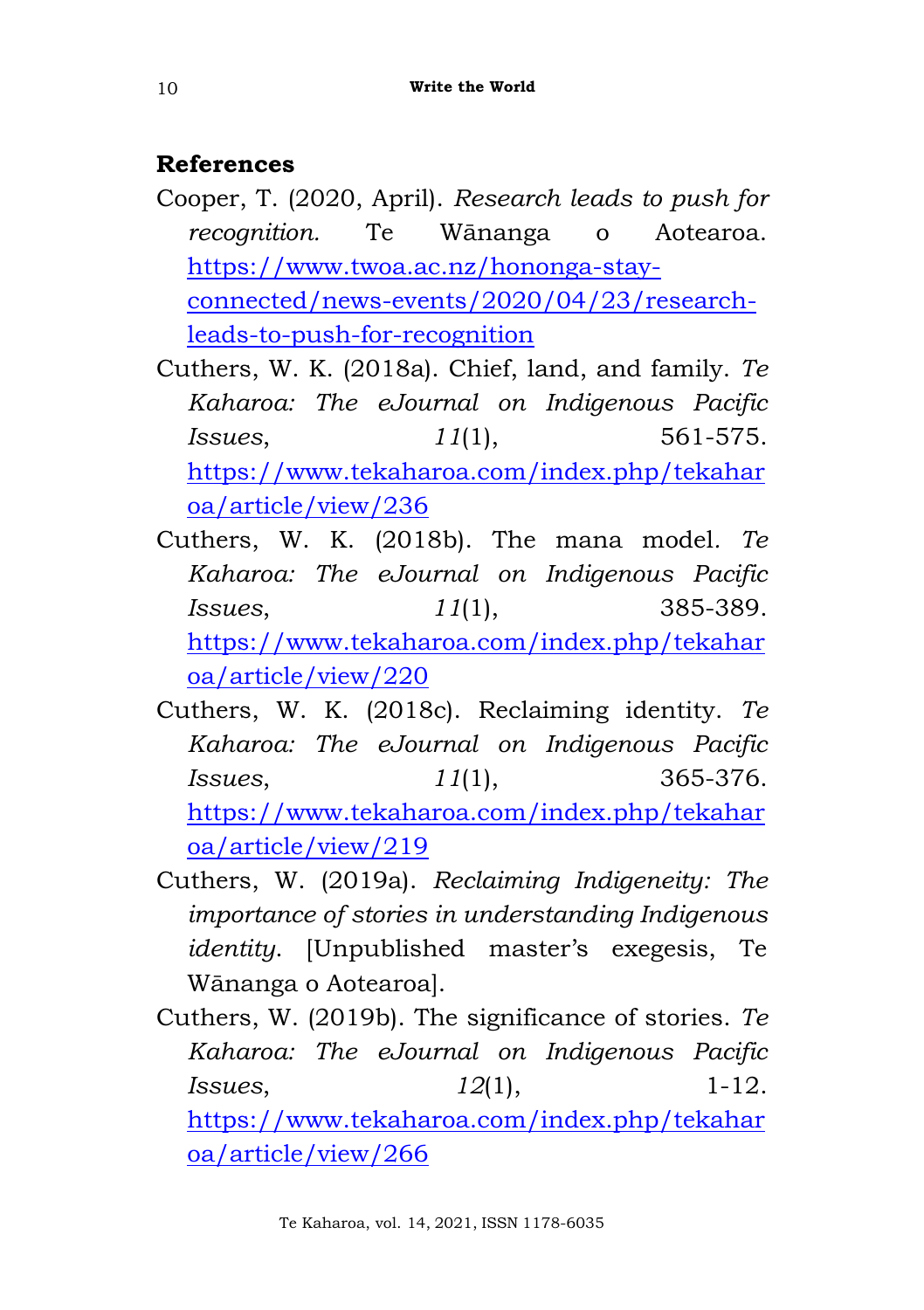- Cuthers, W. (2020, August). *Kāre e ngaropōina ia mātou a rātou e tuātau`uātu.* Auckland War Memorial Museum. [https://www.aucklandmuseum.com/war](https://www.aucklandmuseum.com/war-memorial/online-cenotaph/features/cuthers)[memorial/online-cenotaph/features/cuthers](https://www.aucklandmuseum.com/war-memorial/online-cenotaph/features/cuthers)
- Cuthers, W. (2021, June 22). *Tell the stories of your ancestors* [Speech transcript]. Te Wānanga o Aotearoa graduation ceremony, Vodafone Events Centre, Manukau, Auckland.
- Farrell, R. (2021, April). *War stories that recognise and honour Pacific servicemen*. PMN News. [https://pacificmedianetwork.com/articles/war](https://pacificmedianetwork.com/articles/war-stories-that-recognise-and-honour-pacific-servicemen?ref=pmn-news)[stories-that-recognise-and-honour-pacific](https://pacificmedianetwork.com/articles/war-stories-that-recognise-and-honour-pacific-servicemen?ref=pmn-news)[servicemen?ref=pmn-news](https://pacificmedianetwork.com/articles/war-stories-that-recognise-and-honour-pacific-servicemen?ref=pmn-news)
- Herriot Melhuish O'Neill Architects. (2021, April*). Jacinda Ardern unveils the Pacific War Memorial*. [https://www.hmoa.net.nz/news/jacinda-adern](https://www.hmoa.net.nz/news/jacinda-adern-unveils-michel-tufferys-pacifc-war-memorial/)[unveils-michel-tufferys-pacifc-war-memorial/](https://www.hmoa.net.nz/news/jacinda-adern-unveils-michel-tufferys-pacifc-war-memorial/)
- Lintonbon, K. (2020, April). *Coastwatcher legacy: 'Proud of my grandfather'*. Cook Islands News. [https://www.cookislandsnews.com/local/proud](https://www.cookislandsnews.com/local/proud-of-my-grandfather/) [-of-my-grandfather/](https://www.cookislandsnews.com/local/proud-of-my-grandfather/)
- Pukeahu National War Memorial Park. (2021, April*). Pacific Islands memorial – Te Reo Hotunui o Te Moana-nui-a-Kiwa*.

[https://mch.govt.nz/pukeahu-park/pacific](https://mch.govt.nz/pukeahu-park/pacific-islands-memorial)[islands-memorial](https://mch.govt.nz/pukeahu-park/pacific-islands-memorial)

Rangiwai, B. (2018). "Stories are knowledge, and knowledge is literature": Viewing and re-viewing sites/cites of mātauranga Māori as an alternative